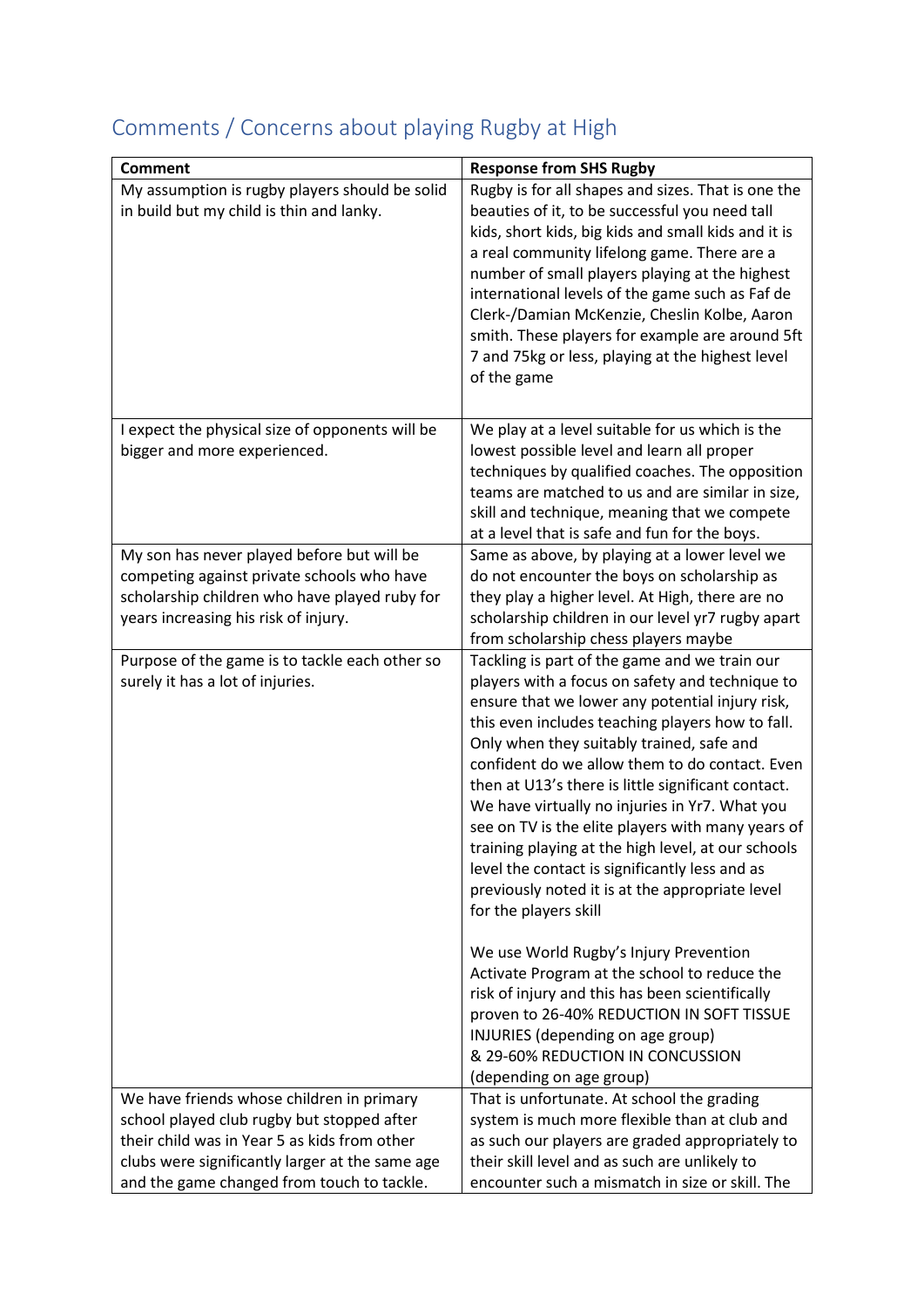| aim of our school rugby program is to play in a  |
|--------------------------------------------------|
| safe, fun and inclusive environment where the    |
| boys can enjoy themselves and build their skills |
| in working in a team.                            |

## Feedback from parents/players

| <b>Comment</b>                                  | <b>Response from SHS Rugby</b>                     |
|-------------------------------------------------|----------------------------------------------------|
| The initial rugby communications were good,     | Rugby is built around its values and these stand   |
| but I couldn't distinguish how playing rugby as | above all else. This is difficult to understand if |
| a sport contributed to the personality traits   | you have not got any education in the game.        |
| mentioned than if my son played a different     | (search YouTube for "Rugby respect refs" or        |
| team sport.                                     | "respect in rugby"?) It embodies the school        |
|                                                 | values and opens door after school like no         |
|                                                 | other. The Rugby Network across business in        |
|                                                 | NSW, Australia and internationally is significant  |
|                                                 | and being a rugby player opens this network.       |
|                                                 | The team environment and culture that is           |
|                                                 | necessary to function as a team is a critical part |
|                                                 | of rugby and these skills translate very well into |
|                                                 | the corporate world as both a team player and      |
|                                                 | also as a leader.                                  |
|                                                 |                                                    |
|                                                 | It teaches discipline and respect in a similar way |
|                                                 | to many martial arts, with the significant         |
|                                                 | advantage of being in a team environment that      |
|                                                 | relies on the group rather than the individual     |
| I would have liked evidence on injury incidence | At High, last year there were no injuries to any   |
| and types of injury as I still find it hard to  | rugby students that required a week off.           |
| believe there are not many injuries in rugby.   | Football / Soccer had a number broken wrists       |
|                                                 | and other injuries requiring multiple weeks out    |
|                                                 | of the sport                                       |
| The social aspect of the sport (e.g parent      |                                                    |
| involvement in the canteen, team trip away      |                                                    |
| with families welcome, annual dinner) are       |                                                    |
| appealing for families who want to engage in    |                                                    |
| the school on a social level.                   |                                                    |
| Communication to parents on uniform             | This was communicated to all year parents via      |
| purchase would have been helpful and what we    | email and canvas too. In other sports they also    |
| need (jersey, shorts, socks, mouthguard, cleats | have to purchase kit.                              |
| provided by the school) especially if you       |                                                    |
| haven't played before. Cost could be            |                                                    |
| prohibitive for some parents so communicating   |                                                    |
| shoes are provided would help.                  |                                                    |
| Recent information about the SBHS team          | We play much lower than C level in juniors         |
| playing other school' teams with the same       |                                                    |
| experience level (e.g. C team) is very          |                                                    |
| comforting.                                     |                                                    |
| I thought the sport would have a compulsory     | We strongly encourage weights for all years        |
| weights session which would bring some          | and for all sports as per High Notes but it is not |
| comfort with him playing rugby.                 | enforceable as we are a Dept of Education          |